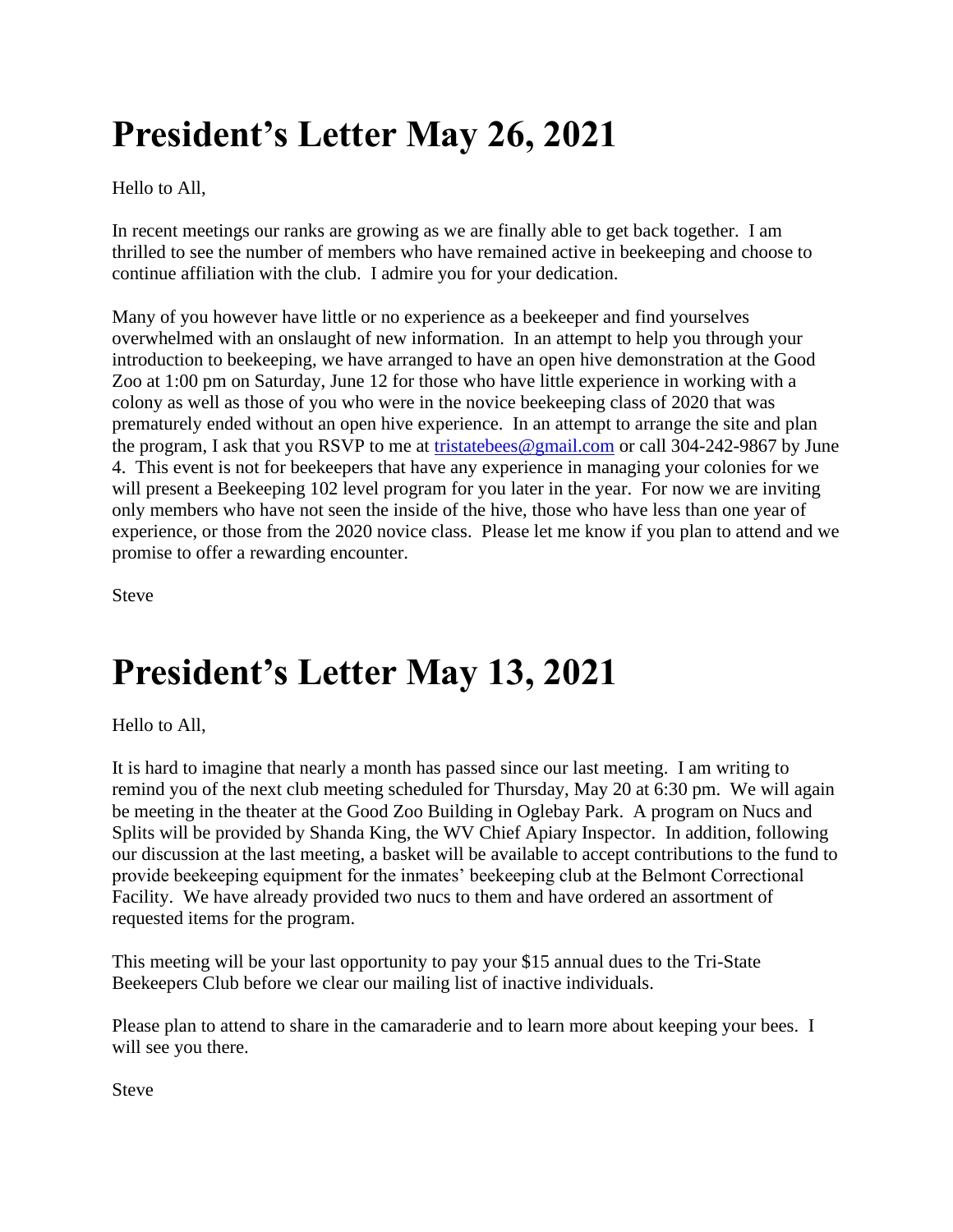# **President's Letter March 31, 2021**

Hello to All,

I hope all of you are well and still keeping honey bees for it has been far too long since our last actual meeting. November 21, 2019 to be exact. Sooooo, how about a real live meeting? The Good Zoo will allow us to meet on Thursday, April 15 at the regular time of 6:30 pm. We are permitted to use the traditional meeting room in the lower level of the Zoo building if our number does not exceed 25 and if there are more of us (I hope, I hope) we can use the theater. We are also permitted to continue the practice of enjoying snacks following the meeting so please feel free to bring something to share. Masks are still required.

The presentation for the evening will be Swarm Control which is perfectly timed for the season. The meeting will also be your last chance to pay the 2021 dues before we refine our current extensive mailing list to members only.

To allow us to properly prepare the meeting room, the event has an RSVP if you plan to attend by emailing us at [tristatebees@gmail.com](mailto:tristatebees@gmail.com) or calling me at 304-242-9867. Please do not simply reply to this email to register. I have attached directions to the Good Zoo Building for those of you who are new to our club.

Please plan to attend to allow us to get back on track and restore some form of normal. It will be wonderful to again see old friends and to welcome new members. I very much look forward to seeing everyone again.

Steve

### **President's Letter January 24, 2021**

Hello to All,

Just a few reminders:

- 1. The last day to register for the Ohio State Novice program is January 31. This program is made available to us by the Ohio State Beekeepers Association. There is no charge for it, and it can serve as an introduction for new beekeepers or a review for more experienced individuals. Zoom presentations will be given on the first Saturday morning of each month for 12 months. Sessions will be recorded so you can view them at your convenience. You can register by sending your name, email address, phone number, and mailing address to me at [tristatebees@gmail.com.](mailto:tristatebees@gmail.com)
- 2. The last day to order bees (\$139/package +\$5 for a marked queen and \$175/nuc) is January 31.
- 3. This is the time of the year to use the oxalic acid vaporizer. The club's unit can be obtained from me at [tristatebees@gmail.com](mailto:tristatebees@gmail.com)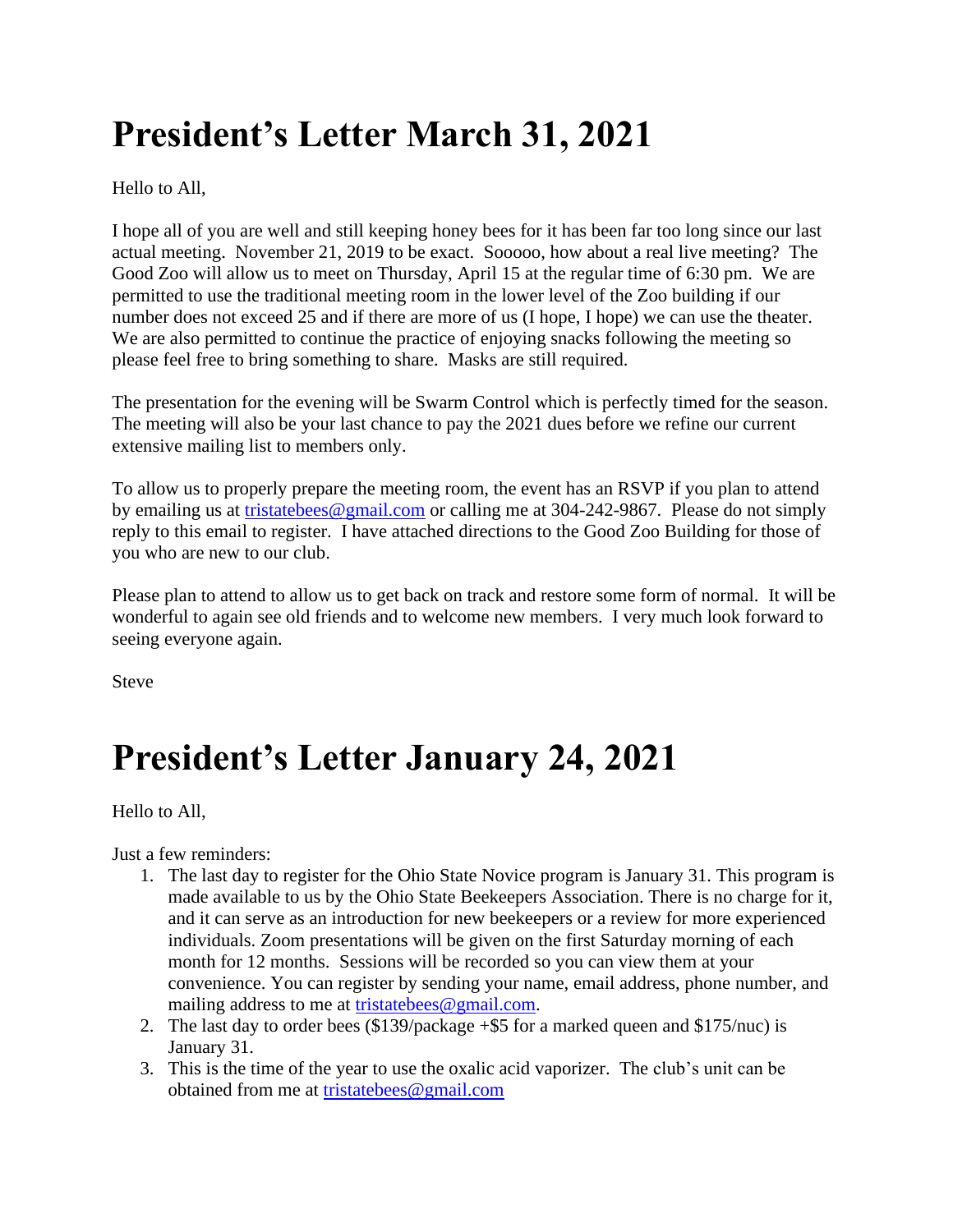- 4. We are now collecting 2021 dues by mail. It is important that you send in your dues for we use our membership list to stay in contact with beekeepers. Those who are not registered as members may not continue to receive email messages from the Tri-State Beekeepers. Dues are \$15/year with \$6 used to enroll you in the WV Beekeepers Association and \$9 going to Tri-State Beekeepers. Please make out the \$15 check to Tri-State Beekeepers and send it to our treasurer at: John Welty 3 Hearthside Drive Wheeling, WV 26003
- 5. Reservations for the WVBA January monthly lecture series have all been taken. I will notify you of the February program when I have information.
- 6. **PLEASE PLEASE PLEASE** check your bees. I am receiving several reports of colony loss due to starvation. Even though it is early in the year to consider that, very poor honey stores from last fall are presenting a real problem.

As I have more information on events and an eventual in person club meeting I will pass it on to you. In the meantime, don't give up. Better days lay ahead!!

Steve

#### **President's Letter January 14, 2021**

Hello to All,

Winter drags on and so far, 2021 is no better. Even the bees seem to be struggling. I have received reports from beekeepers that they are losing hives to starvation. I suggest that you check the condition of your colonies to ascertain the status of honey stores. If in doubt, feed, feed, feed. Fondant, sugar candy blocks, or even granulated sugar works, but do not let them run out of food.

Even though we have not been able to meet, I have been working behind the scenes. I am still taking orders from members until January 31 for packages  $(\$139 + \$5$  for a marked queen) and nucs (\$175). Beyond that date, we will be unable to order any more. Because we are not presenting a novice program this year, I am not ordering a surplus of colonies. Regarding the novice program, we have been invited to participate in Ohio State Beekeepers' Zoom program at no cost to our members. If you are not a member and wish to participate you can simply join the club to become eligible. I have posted information about it on the Facebook page and also on the tristatebeekeerpers.com website. It appears to be a quality production and I can take reservations until January 31.

On the state level, I am afraid the spring conference will again be a Zoom venue, but we are going to offer in person testing for the Master Beekeeping Program on Saturday, May 15 in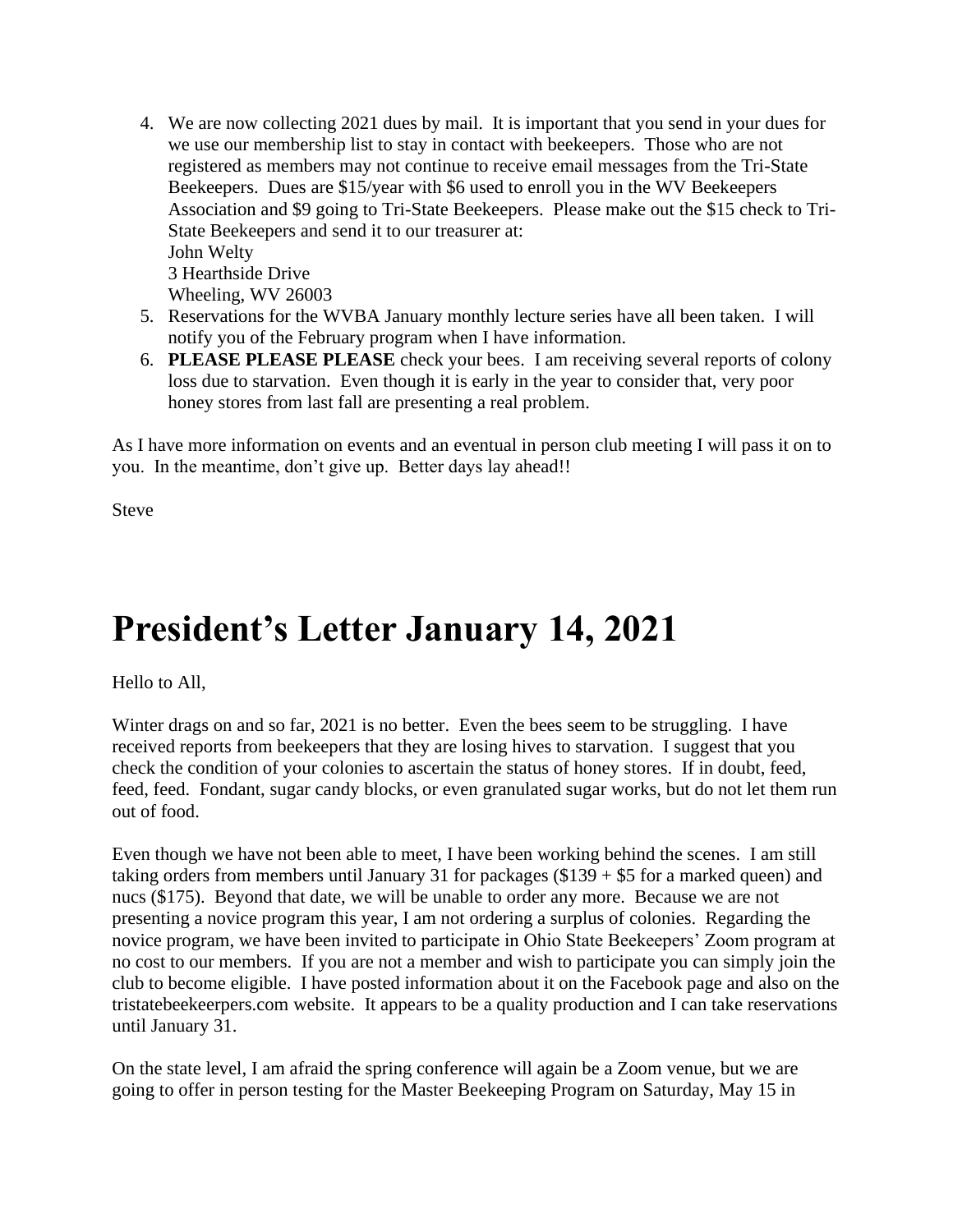Fairmont, WV. I encourage you to engage in the program. You can find it described in detail on the website. The process offers you the opportunity to sharpen your skills as a beekeeper while also receiving recognition for your accomplishments.

Finally, with the unknown future, we have been unable to schedule in person club meetings but hope to resume sometime this spring. In the meantime, in an attempt to define our club membership, we have decided to collect dues by mail. I ask you to send a check for \$15 for an individual or household made out to Tri-State Beekeepers to John Welty, Treasurer, 3 Hearthside Drive, Wheeling, WV 26003. Please identify whom the membership includes. Of the \$15, \$9 goes to Tri-State and \$6 is paid to the West Virginia Beekeepers Association as your annual state dues. Once we can resume meetings, we will then be able to focus on members for notices and offers.

I appreciate your patience in remaining with the club and hope to make the coming months and meetings rewarding. In the meantime, stay healthy and happy, and go out and check your colonies.

With best wishes, Steve

### **President's Letter August 30, 2020**

Hello to All,

We are back! We are back!! Kinda... With the help of the Ohio State Beekeepers Association, of which we are an affiliate member, we are able to provide a virtual meeting and presentation on Thursday, September 17 at the usual 6:30 pm time. We will begin with a few brief comments regarding club items, and then receive a real time presentation from our longtime friend Bob Hooker. Bob is always very entertaining and will be speaking on the very timely topic of over wintering colonies. Once OSBA has the program codes I will forward them to you so that you can actively participate. If the program goes well, we will try to arrange subsequent Zoom presentations on our own.

While not meeting in person, I see this as a start that will lead to the eventual resumption of monthly meetings at the Good Zoo. Please plan to attend and to participate as we return our club to normal life. Once I have more information I will be in touch.

Steve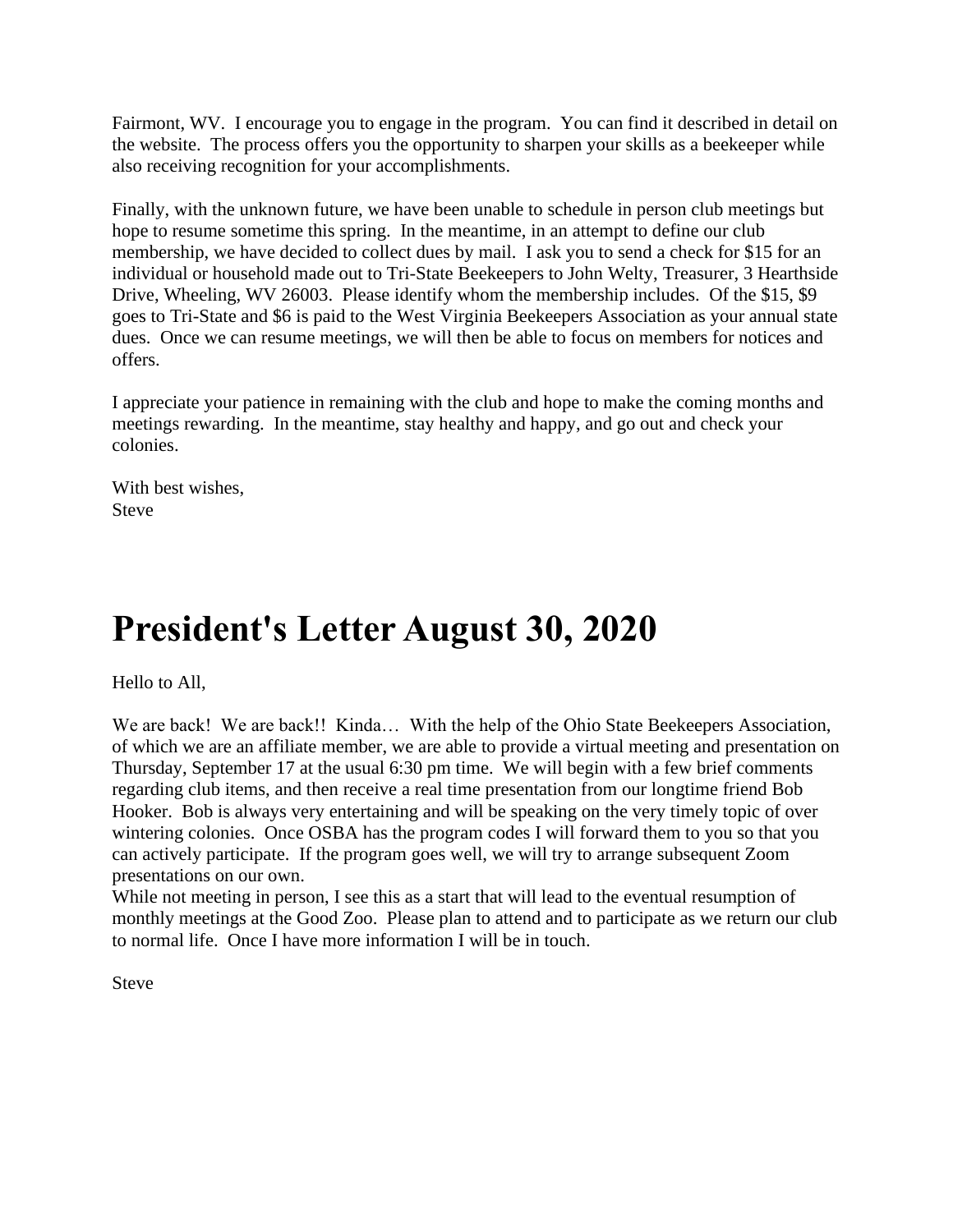## **President's Letter August 8, 2019**

Hello to All,

August already. Where has it gone? But there is good news…the knotweed bloom is just starting after a hard dearth. All of my hives are very light and for the first time in quite a while I fed this summer. But the end is in sight. And there is more!! For those of you using formic acid, the window may be opening on Wednesday with at least twelve consecutive days forecasted with temperatures at or below 85°. Perfect timing!!

Next, let me call your attention to the West Virginia Beekeepers Association Fall Conference in Fairmont scheduled for August 23-24 with guest speakers Dr. Jamie Ellis and Dwight Wells in addition to 18 breakout sessions to choose from. You can register online at wvbeekeepers.org and early registration is open until August 19. Please take advantage of this wonderful opportunity to expand your skills in sustainable beekeeping.

And now for the upcoming fall schedule. Save the date of WEDNESDAY, August 21 for the annual picnic. John will send out a notice with an RSVP so that we can accurately order the chicken. As you remember, last spring I requested topics for speakers, you gave me topics, and we were able to fulfill the requests. We start with our long time friend John Grafton on Thursday, September 19 speaking about preparing hives for winter and over wintering colonies. Then, on Thursday, October 17, attorney Paul McKay will be speaking to us about the legal aspect of beekeeping including your liability as a beekeeper, beekeeping contracts, and product liability. I am sure that he will have valuable information that all of us can use. We con

### **President's letter January 19, 2019**

Hello to All,

Winter lingers. As I write this they are calling for 6 inches of snow. Dark. Bleak. Miserable outside. What can I say? Better times have been promised. Tomorrow? At least by Monday…

BUT, things regarding the club are flying. Since our last meeting, in recognition for our involvement in supporting their bee club, we were presented with a check for \$930 from the inmates of the Belmont Correctional Facility which caught me completely off guard. What goes around has come around many times over. In turn, we have obtained the sound system for Oglebay at a price under the budgeted amount and will formally present it to the administration of the Good Zoo at the February meeting.

A full schedule of speakers has been lined up for the spring including a Saturday presentation as promised, and believe it or not, a second one in the works that has not yet fully fallen into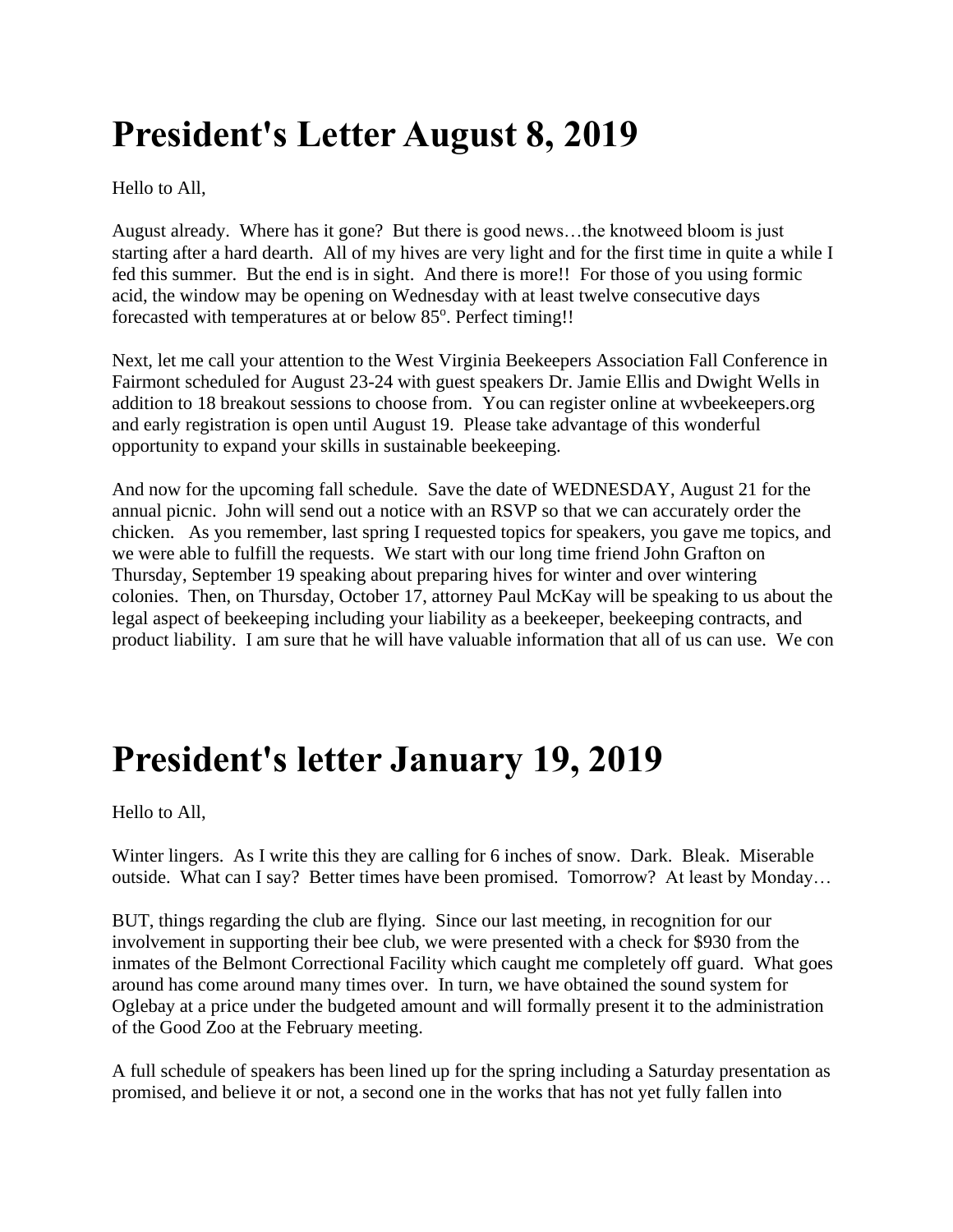place. But so far, here is what we have to look forward to: February - Dr. Greg Polsinelli of Bethany College, speaking on the Mechanisms of Queen/Worker Differentiation; March - Mark Bedillion, a commercial beekeepers, outlining his management techniques; April - Denise Ellsworth from the Department of Entomology, Ohio State University, speaking on Native Pollinator Identification and Honey Bee Forage Sources; and May - Bob Hooker outlining queen rearing. On Saturday, May 18, we will host Carmen Conrad, certified Ohio State Beekeepers Association honey judge, presenting a one day program on preparing honey for competition and honey judging. Our novice classes begin in February 26 and will conclude with the open hive field day with Wade Stiltner, chief WV apiarist. If you know of anyone interested, we still have openings in the class. If that line-up doesn't contain something that interests you… well… never mind…

I am anxious to get started with the monthly meetings, and most anxious to get back into the bee yard. But for now must be content with just waiting. However, the bee catalogs are beginning to arrive and sustain me. I look forward to seeing all of you in February. Remember, dues will be collected at that meeting and orders will be taken for nucs and packages so get out into the yard and assess your needs.

Steve

#### **President's letter, August 31, 2018**

Hello to All,

We have just concluded a very successful WV Beekeepers Association Fall Conference in Fairmont last weekend. If you ever have the opportunity to hear Dr. Sam Ramsey from Beltsville, Maryland speak, take advantage of it. The man is dynamic, entertaining, and very knowledgeable. He is a must see speaker!!

Let me take this opportunity to update you on our fall activities. At your request, we are moving the start time of the monthly meetings to 6:30 pm to allow us to conclude at a more reasonable hour. I apologize to any that this may inconvenience, but the majority voted in favor of it at the summer picnic.

The fall lectures start with the first meeting on Thursday, September 20 with Paul Poling, the former WV Chief Apiary Inspector and owner of Mountain State Honey, one of the largest commercial operations in the state. Paul is going to speak on commercial beekeeping, but will also be available to field all questions. Paul is truly a Master in beekeeping and is the source of valuable information. You don't want to miss this presentation.